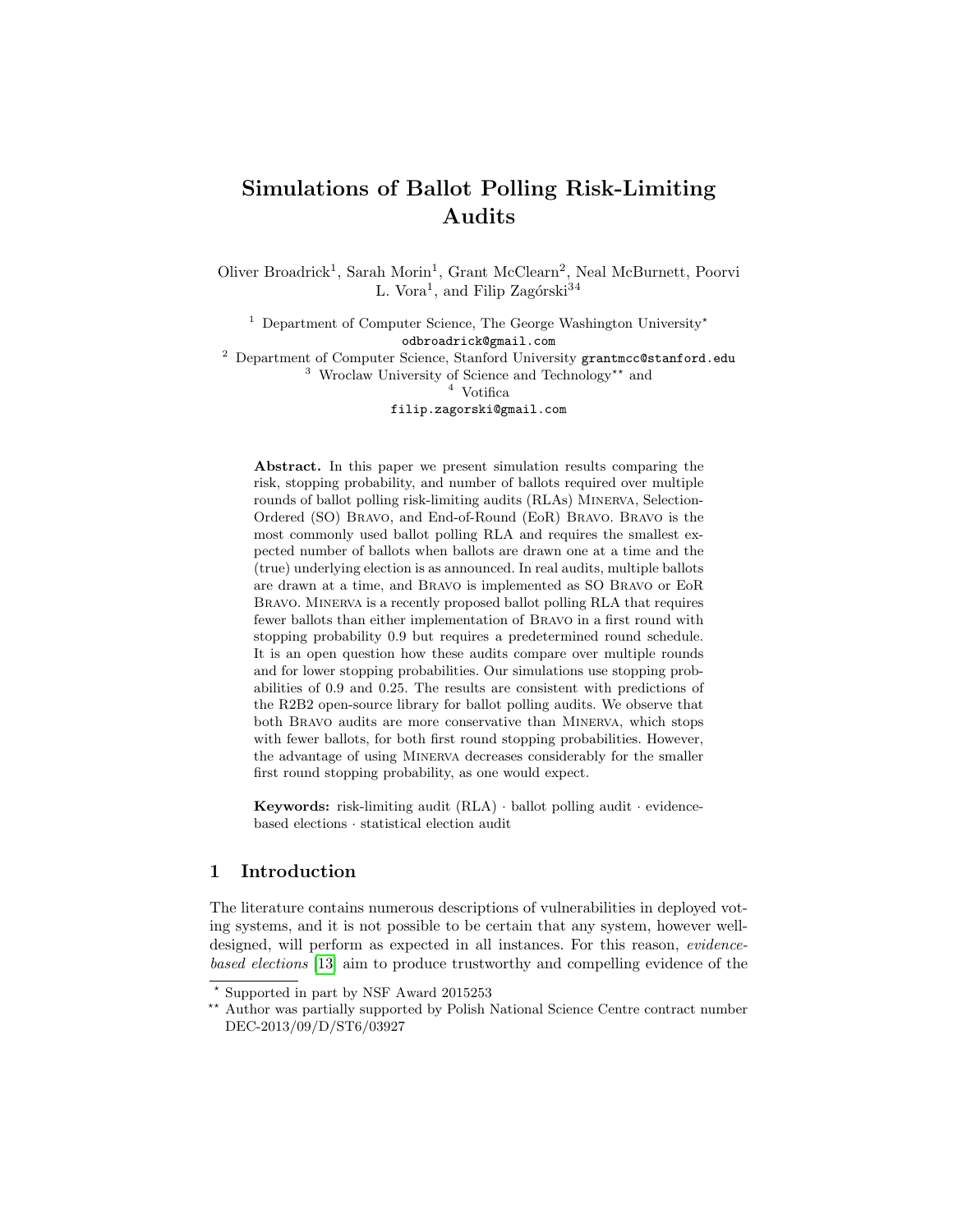correctness of election outcomes, enabling the detection of problems with high probability. One way to implement an evidence-based election is to use a wellcurated voter-verified paper trail, compliance audits, and a rigorous tabulation audit of the election outcome, known as a risk-limiting audit (RLA) [\[5\]](#page-14-1). An RLA is an audit which guarantees that the probability of concluding that an election outcome is correct, given that it is not, is below a pre-determined value known as the risk limit of the audit, independent of the true, unknown vote distribution of the underlying election. Over a dozen states in the US have seriously explored the use of RLAs—some have pilot programs, some allow RLAs to satisfy a general audit requirement and some have RLAs in statute.

This paper provides insight into the main approaches to ballot polling RLAs, the Bravo audit [\[6\]](#page-14-2), and the newer Minerva [\[19\]](#page-14-3) ballot polling RLA, through the presentation of simulation results. While some properties of the two audits may be theoretically derived, for other properties theoretical results are not available. This paper examines the number of ballots drawn over multiple rounds of both audits, for two chosen probabilities of stopping (one high: 90%; the other low: 25%) if the election is as announced.

### 1.1 Background

This paper focuses on ballot-polling RLAs, which require a large number of ballots relative to comparison RLAs but do not rely on any special features of the election technology. Since comparison RLAs are not always feasible, ballotpolling audits remain an important resource and have been used in a number of US state pilots (California, Georgia, Indiana, Michigan, Ohio, Pennsylvania and elsewhere). In the general ballot-polling RLA, a number of ballots are drawn and tallied in what is termed a round of ballots [\[19\]](#page-14-3). A statistical measure is then computed to determine whether there is sufficient evidence to declare the election outcome correct within the pre-determined risk limit. Because the decision is made after drawing a round of ballots, the audit is termed a round-by-round  $(R2)$  audit. The special case when round size is one—that is, stopping decisions are made after each ballot draw—is a ballot-by-ballot (B2) audit.

The Bravo audit is designed for use as a B2 audit: it requires the smallest expected number of ballots when the true tally of the underlying election is as announced and stopping decisions are made after each ballot draw. In practice, election officials draw many ballots at once, and the Bravo stopping rule needs to be modified for use in an R2 audit that is not B2. There are two obvious approaches. The B2 stopping condition can be applied once at the end of each round: End-of Round (EoR) Bravo. Alternatively, the order of ballots in the sample can be tracked by election officials and the B2 Bravo stopping condition can be applied retroactively after each ballot drawn: Selection-Ordered (SO) Bravo. SO Bravo requires fewer ballots on average than EoR Bravo but requires the work of tracking the order of ballots rather than just their tally.

Minerva was designed for R2 audits and applies its stopping rule once for each round. Thus it does not require the tracking of ballots that SO Bravo does. Zagórski *et al.* [\[19\]](#page-14-3) prove that MINERVA is a risk-limiting audit and requires fewer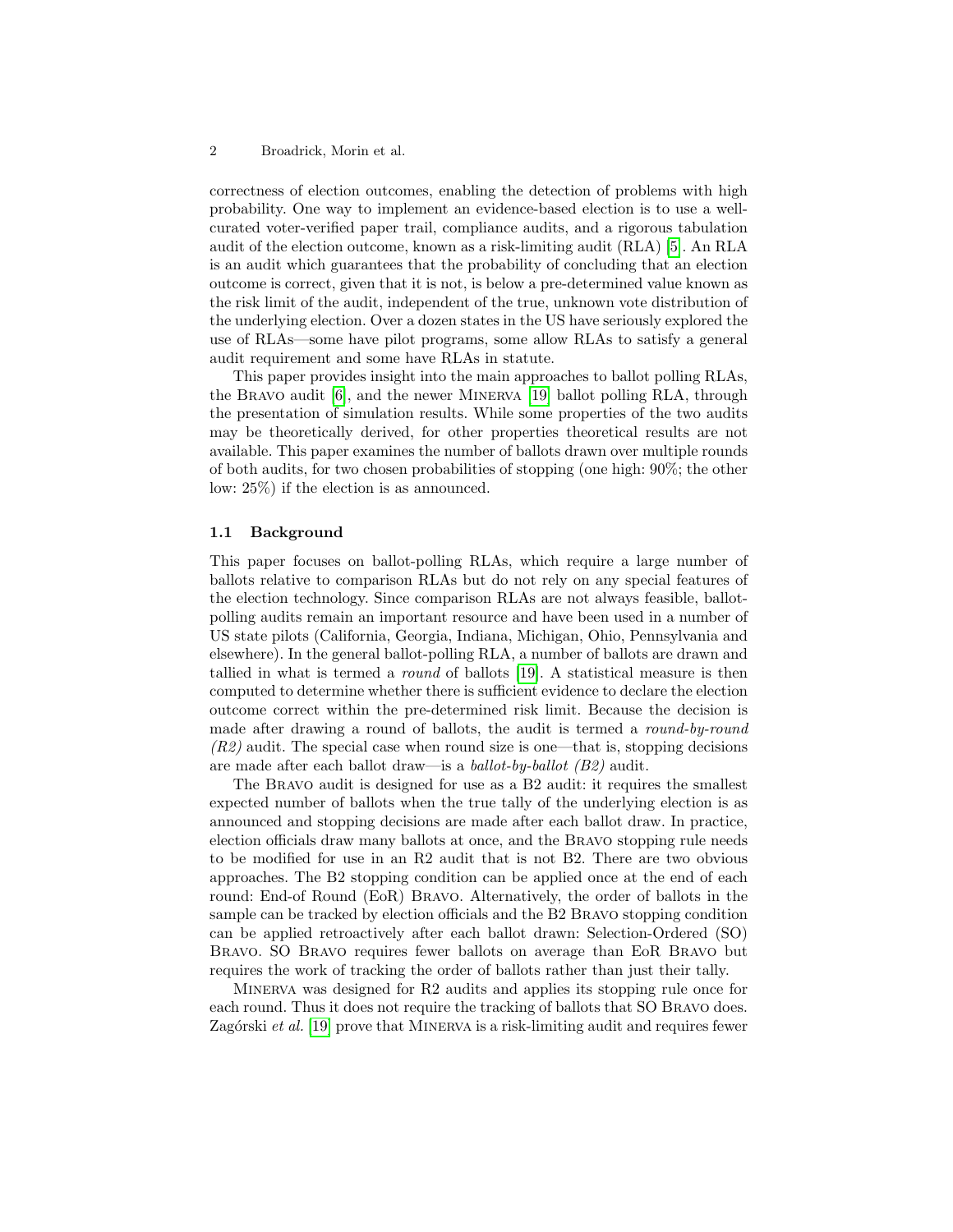ballots to be sampled than EoR Bravo when an audit is performed in rounds, the two audits have the same pre-determined (before any ballots are drawn) round schedule and the underlying election is as announced<sup>[5](#page-2-0)</sup>. They also present first-round simulations which show that Minerva draws fewer ballots than SO Bravo in the first round for first round sizes with a large probability of stopping when the (true) underlying election is as announced.

There are no results, either theoretical or based on simulations, regarding the number of ballots drawn over multiple rounds in a Minerva audit with a pre-determined schedule. Because Bravo does not need to work on a predetermined round schedule, it can optimize the size of the next round based on the sample drawn so far. Thus an open question is whether the constraint of a predetermined round schedule limits the efficacy of Minerva in future rounds, and there is no literature comparing the number of ballots drawn by Minerva and SO Bravo over multiple rounds. Note that the Average Sample Number (ASN) computations for Bravo [\[6\]](#page-14-2) apply only for B2 audits and are especially misleading as estimates of the number of ballots drawn over multiple rounds when first round sizes are large.

Both Bravo and Minerva have been integrated into election audit software Arlo [\[16\]](#page-14-4), and, as such, are available for use in real election audits. Both have been used in real election audits [\[14,](#page-14-5) [19\]](#page-14-3). For this reason, it is important to understand their properties over multiple rounds.

### 1.2 Our Contributions

For a two candidate plurality contest with a risk limit of 10%, we observe the following about the total number of ballots drawn over five rounds:

- 1. Even when the first round stopping probability is as small as 0.25, the number of ballots required for Minerva is smaller than that required by SO Bravo and EoR Bravo. However, the improvement is considerably smaller than that when the stopping probability is 0.9.
	- The number of ballots required by SO Bravo for a first round stopping probability of 0.9 is about a third more than that required by Minerva. On the other hand, for a first round stopping probability of 0.25, it requires only about a tenth more ballots than does Minerva.
	- The number of ballots required by EoR Bravo for a first round stopping probability of 0.9 is about twice those required by Minerva. On the

<span id="page-2-0"></span><sup>5</sup> Their proof assumes that the number of relevant ballots drawn in each round is know beforehand. In MINERVA, the number of ballots drawn in each round is determined before any ballots are drawn. Because invalid ballots and ballots that are inconsequential for the contest being audited would be drawn in addition to relevant ballots, the assumption used by the proof is not true in general. (We are grateful to Philip Stark for drawing our attention to this.) However, any variation in number of relevant ballots drawn for a fixed round size would be random and not chosen by an adversary; the proof showing the risk-limiting property of MINERVA could hence be extended.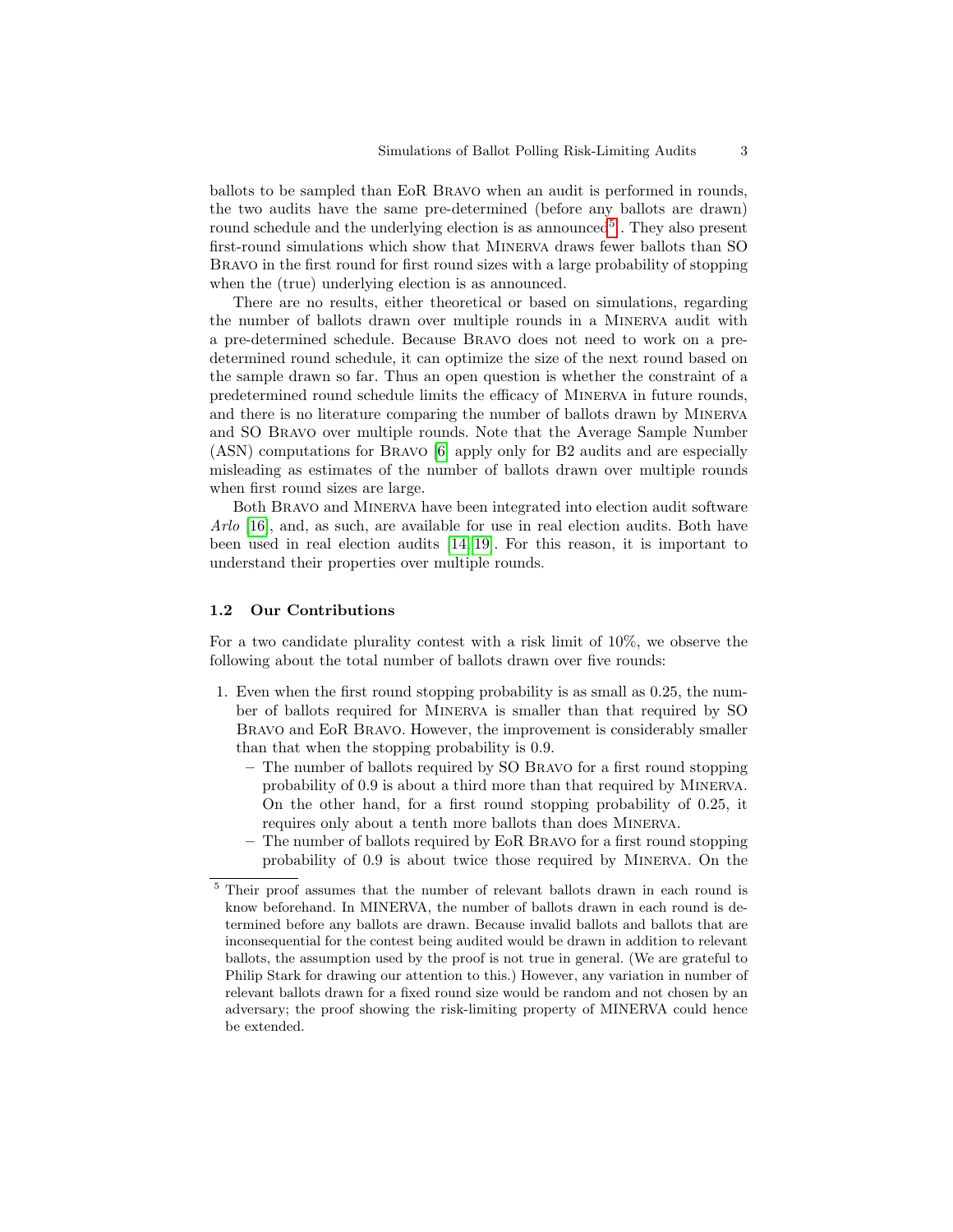other hand, for a first round stopping probability of 0.25, it requires only about a fourth to a half more ballots (depending on margin) than does MINERVA.

2. For a first round stopping probability of 0.9, when consequent Minerva rounds are the same size (multiplying factor 1), consequent conditional stopping probabilities are about 0.75 and 0.74 respectively for rounds two and three. When the multiplying factor is 1.5, the conditional stopping probabilities for rounds two and three are 0.91 and 0.83 respectively. Both our simulator and the code estimating probabilities and round sizes are flexible enough to enable the study of various predetermined round schedules.

### 1.3 Organization

Section [2](#page-3-0) describes related work. The experiments we performed are described in section [3,](#page-4-0) and sections [4](#page-6-0) and [5](#page-10-0) present our results. Section [6](#page-13-0) has our conclusions.

# <span id="page-3-0"></span>2 Related work

The Bravo audit [\[6\]](#page-14-2) is a well-known ballot polling audit which has been used in numerous pilot and real audits. When used to audit a two-candidate election, it is an instance of Wald's sequential probability ratio test (SPRT) [\[17\]](#page-14-6), and inherits the SPRT property of being the most efficient test (requiring the smallest expected number of ballots) if the election is as announced. The model for Bravo and the SPRT is, however, that of a sequential audit: a sample of size one is drawn, and a decision of whether to stop the audit or not is taken. Real election audits invest in drawing large numbers of ballot, called rounds, before making stopping decisions because sequentially sampling individual ballots has significant overhead (unsealing storage boxes and searching for individual ballots). It is possible to apply Bravo to the sequence of ballots in a round if the sequential order is retained. This is not, however, the most efficient possible use of the drawn sample because information in consequent ballots is ignored when applying Bravo to ballots that were drawn earlier in the sample.

We do know a great deal about the properties of Bravo. The risk limiting property of Bravo follows from the similar property of the SPRT. Stopping probabilities for Bravo may be estimated as implemented in [\[16\]](#page-14-4); this method is due to Mark Lindeman and uses quadratic approximations. A later method for stopping probability estimates presented by Zagórski *et al.* [\[18,](#page-14-7)[19\]](#page-14-3) uses a similar technique for narrow margins and a separate algorithm for wider margins, the results of which match simulation results reported by Lindeman et al. [\[6,](#page-14-2) Table 1].

The Minerva audit [\[18,](#page-14-7) [19\]](#page-14-3) was developed for large first round sizes which enable election officials to be done in one round with large probability. It uses information from the entire sample, and has been proven to be risk limiting when the round schedule for the audit is determined before the audit begins. That is, information about the actual ballots drawn in the first round cannot inform

<sup>4</sup> Broadrick, Morin et al.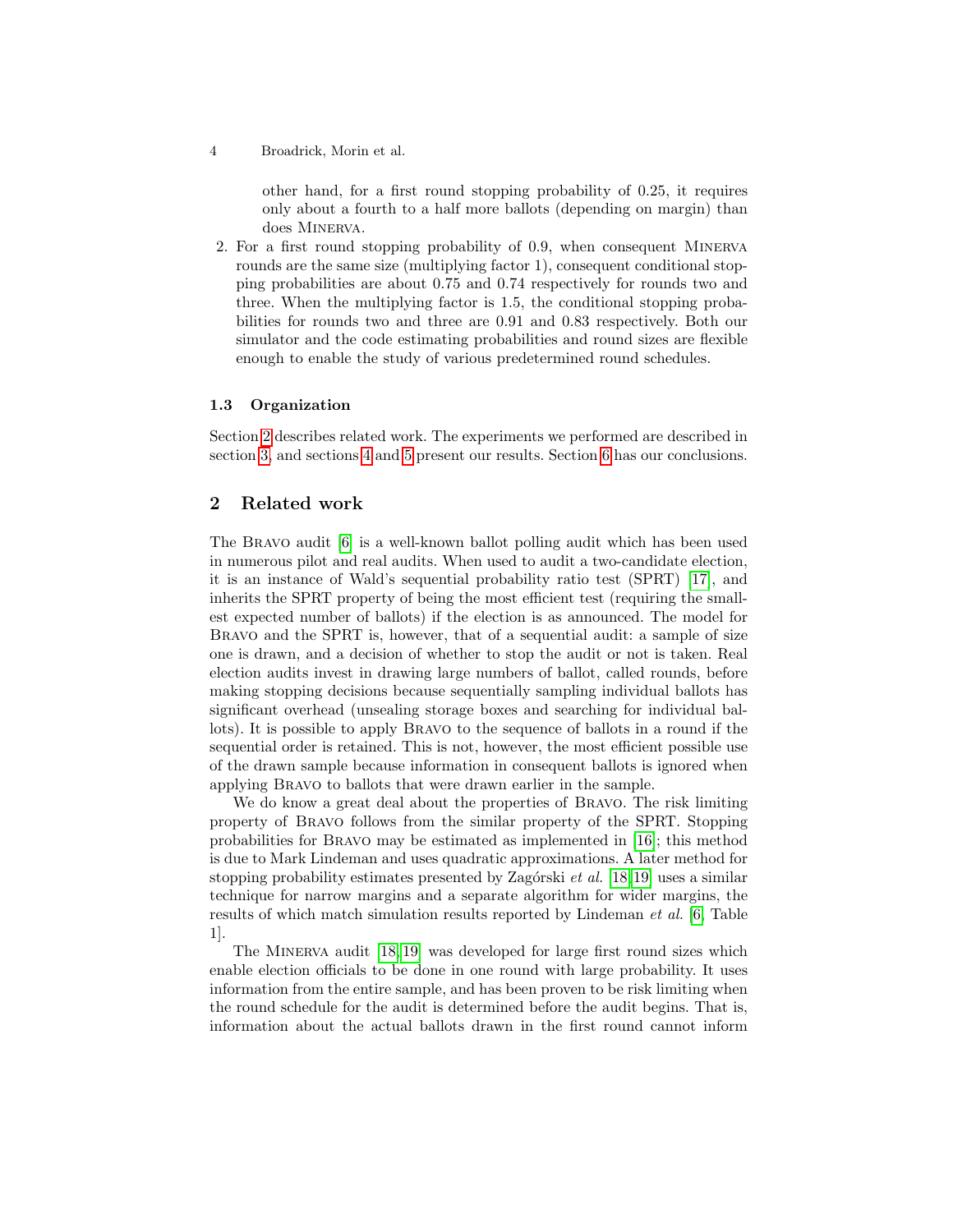future round sizes. First-round sizes for a 0.9 stopping probability when the election is as announced have been computed for a wide range of margins and are smaller than those for EoR and SO Bravo. First round simulations of Minerva [\[18\]](#page-14-7) demonstrate that its first-round properties—regarding the probabilities of stopping when the underlying election is tied and when it is as announced—are as predicted for first round sizes with stopping probability 0.9.

Ballot polling audit simulations have been used to familiarize election officials and the public with the approach  $[12]$ . McLaughlin and Stark  $[7, 8]$  $[7, 8]$  compare the workload for the Canvass Audits by Sampling and Testing (CAST) and Kaplan-Markov (KM) audits using simulations. Blom et al. demonstrate the efficiency of their ballot polling approach to audit instant runoff voting (IRV) using simulations [\[2\]](#page-13-1). Huang et al. present a framework generalizing a number of ballot polling audits and compare their performance (round sizes and stopping probabilities) using simulations [\[4\]](#page-14-11). This work was prior to the development of Minerva, and focuses on the comparison between Bayesian audits [\[11\]](#page-14-12) and Bravo, essentially studying the impact of the prior of the Bayesian RLA. Some workload measurements have been made [\[3\]](#page-14-13). While total ballots sampled can give naive workload estimates [\[10\]](#page-14-14), Bernhard presents a more complex workload estimation model [\[1\]](#page-13-2).

### <span id="page-4-0"></span>3 Experiments

In this section, we motivate and describe the experiments. We consider a two candidate plurality contest, and assume that ballots are sampled with replacement, as is common in the literature. Note that sampling without replacement is more efficient for large sampling fractions, but Minerva has not been extended for sampling without replacement. We first present relevant definitions.

**Definition 1.** An audit  $\mathcal A$  takes a sample of ballots  $X$  as input and gives as output either (1) Correct: the audit is complete, or  $(2)$  Uncertain: continue the audit.

All of the audits discussed in this paper are modeled as binary hypothesis tests. Under the alternative hypothesis,  $H_a$ , the announced outcome is correct. In particular, the true underlying ballot distribution is given by the announced ballot tallies. Under the null hypothesis,  $H_0$ , a tie is the correct outcome <sup>[6](#page-4-1)</sup>. The maximum risk of an audit is the probability that an audit stops, given that the underlying election is a tie  $[15]$ . Note that an audit  $A$  includes all audit parameters (maximum risk, round sizes, etc.).

**Definition 2 (Risk).** The maximum risk R of audit A with sample  $X \in \{0,1\}^*$ drawn from the true underlying distribution of ballots is  $R(\mathcal{A}) = Pr[\mathcal{A}(X)]$ Correct  $| H_0 |$ .

<span id="page-4-1"></span> $6$  or the announced winner lost by one vote, and the number of ballots is large enough that the probability of drawing a ballot for the winner is that of drawing one for the loser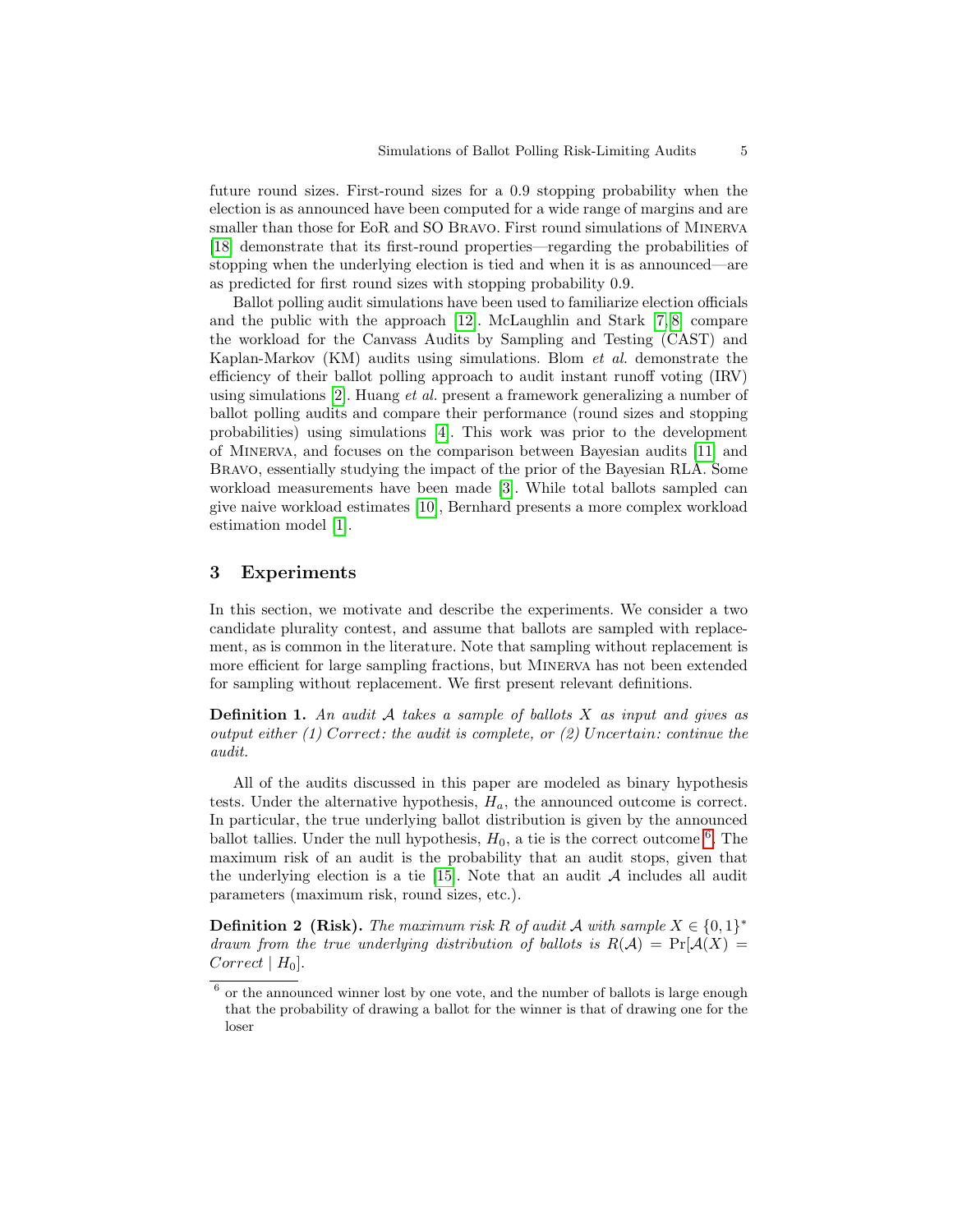This leads us to the following definition of an  $\alpha$ -RLA.

Definition 3 (Risk Limiting Audit ( $\alpha$ -RLA)). An audit A is a Risk Limiting Audit with risk limit  $\alpha$  iff  $R(\mathcal{A}) \leq \alpha$ .

We present measures of stopping probability in the  $j<sup>th</sup>$  round of the audit, given that the underlying election is as announced.

**Definition 4 (Stopping Probability).** The stopping probability  $S_j$  of an audit  $\mathcal A$  in round j is

$$
S_j(\mathcal{A}) = \Pr[\mathcal{A}(X) = Correct\ in\ round\ j \ \land \mathcal{A}(X) \neq Correct\ previously\ |H_a]
$$

Experimentally, using our simulations,  $S_j$  would be estimated by the fraction of audits that stop in round j. Note that  $\sum_j S_j(\mathcal{A}) = 1$ . We can also consider the cumulative stopping probability:

Definition 5 (Cumulative Stopping Probability). The cumulative stopping probability  $C_j$  of an audit A in round j is  $C_j(\mathcal{A}) = \sum_{i=1}^j S_j$ 

Experimentally, using our simulations,  $C_j$  would be estimated by the fraction of audits that stop in or before round  $j$ .

Finally, we are also interested in the probability that an audit will stop in round  $j$  given that it did not stop earlier:

Definition 6 (Conditional Stopping Probability). The conditional stopping probability of an audit  $A$  in round j is

 $\chi_j(\mathcal{A}) = \Pr[\mathcal{A}(X) = Correct\ in\ round\ j\ \mid H_a \wedge \mathcal{A}(X) \neq Correct\ previously]$ 

Experimentally, using our simulations,  $\chi_j$  would be estimated by the ratio of the audits that stop in round  $j$  to those that "entered" round  $j$ , i.e. those that did not stop before round  $i$ .

We simulated audits for a risk limit of  $10\%$  (as in [\[6\]](#page-14-2) and [\[19\]](#page-14-3)) using margins from the 2020 US Presidential election, limiting ourselves to pairwise margins for the two main candidates of 0.05 or larger. Note that both Bravo and Minerva can be extended for multiple-candidate, multiple-winner plurality contests by performing pairwise tests between the winners and the losers [\[5,](#page-14-1) [18\]](#page-14-7). Therefore, the two candidate plurality contest is a general case, and these simulations provide insight for multiple-candidate and multiple-winner contests too. Round sizes increase roughly proportional to the inverse square of the margin, so smaller margins are computationally much more expensive to simulate. For each of these states, we simulated  $10,000 = 10<sup>4</sup>$  audits assuming the underlying election was as announced  $(H_a)$ , and an additional 10,000 = 10<sup>4</sup> audits assuming the underlying election was a tie  $(H_0)$ .

We ran simulations for: (a) 0.9 probability of stopping in the first round, enabling election officials to be done in the first round with very high probability if the election is as announced and (b) .25 probability of stopping in the first round which is more favorable to Bravo. We ran our simulations for up to five rounds.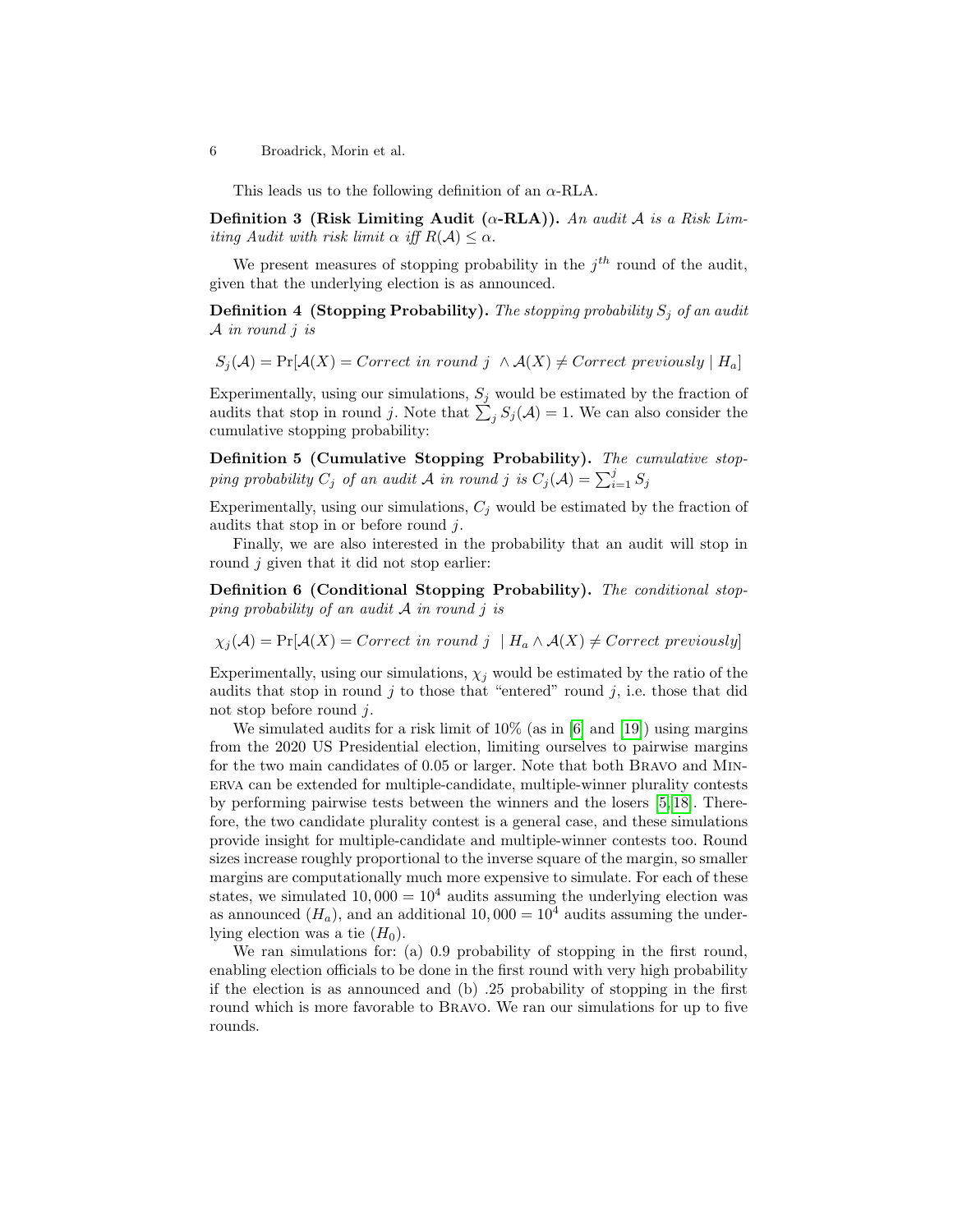For rounds after the first, we chose the round schedule as follows. For both versions of Bravo, we chose a single round schedule: each round size has the same conditional stopping probability as the first one. As the proof of the risklimiting property of Minerva assumes that its round schedule is determined before any ballots are drawn, we could not use this approach for Minerva round sizes. Instead, we chose to compare two fixed round schedules for Minerva: one where the additional number of ballots drawn in a round is the same as in the previous round (multiplying factor of 1.0) and the second where the multiplying factor is 1.5. We consider the case of drawing samples of the same size because it may reflect a practical way to continue an audit; if election officials have selected some first round size within reasonable logistical bounds, drawing the same number of ballots in subsequent rounds may be practical. We also consider round sizes with samples increasing by a multiple of 1.5 because this version is integrated into Arlo, and the multiplying factor was chosen as it roughly ensures a 0.9 conditional stopping probability in the second round for a first round stopping probability of 0.9.

We used the R2B2 library [\[9\]](#page-14-16), which provides a framework for the exploration of round-by-round and ballot-by-ballot RLAs. It has implementations of several ballot polling risk-limiting audits as well as a simulator, all written in Python. For each of these audits, the software can compute the stopping condition for a given sample and estimates of the next round size to achieve a desired stopping probability. For a given audit and random seed, the simulator draws random samples, with replacement, using a pseudorandom number generator, given the number of votes for each candidate, and the number of invalid votes, in the underlying election (these need not be chosen to be as announced). When there are more than two candidates, the audit is carried out pairwise for each candidate pair, and votes for all other candidates are considered invalid votes.

After drawing a simulated sample of ballots, the simulator evaluates the given audit's stopping condition for this sample. If the audit stops, the simulation stops, and if the audit continues, the simulation draws another round. The abstract simulator class does not prescribe any one method for choosing round sizes. We implement several classes to support various round size choices: round sizes from an estimate to achieve a desired probability of stopping, predetermined round sizes, and pseudorandomly-generated round sizes.

### <span id="page-6-0"></span>4 Stopping Probability and Risk

#### 4.1 Stopping Probability as a Function of Round and Margin

For both SO and EoR Bravo simulations, our software estimated round sizes that would give  $\chi_i(\mathcal{A}) = 0.9$  and used those for the simulations. In Figure [1,](#page-7-0) we display the proportion of EoR BRAVO audits that stopped in the  $j^{th}$  round to all audits which had not stopped before the  $j^{th}$  round, for  $j = 1, 2, 3$ . Though we carried out the simulations for 5 rounds we show only the first three rounds of the simulations because very few audits,  $(.1)^{j-1} \cdot (10^4)$  on average, make it to the  $j^{th}$  round for  $j \geq 4$ . In Figure [2,](#page-8-0) we display the same proportions for SO BRAVO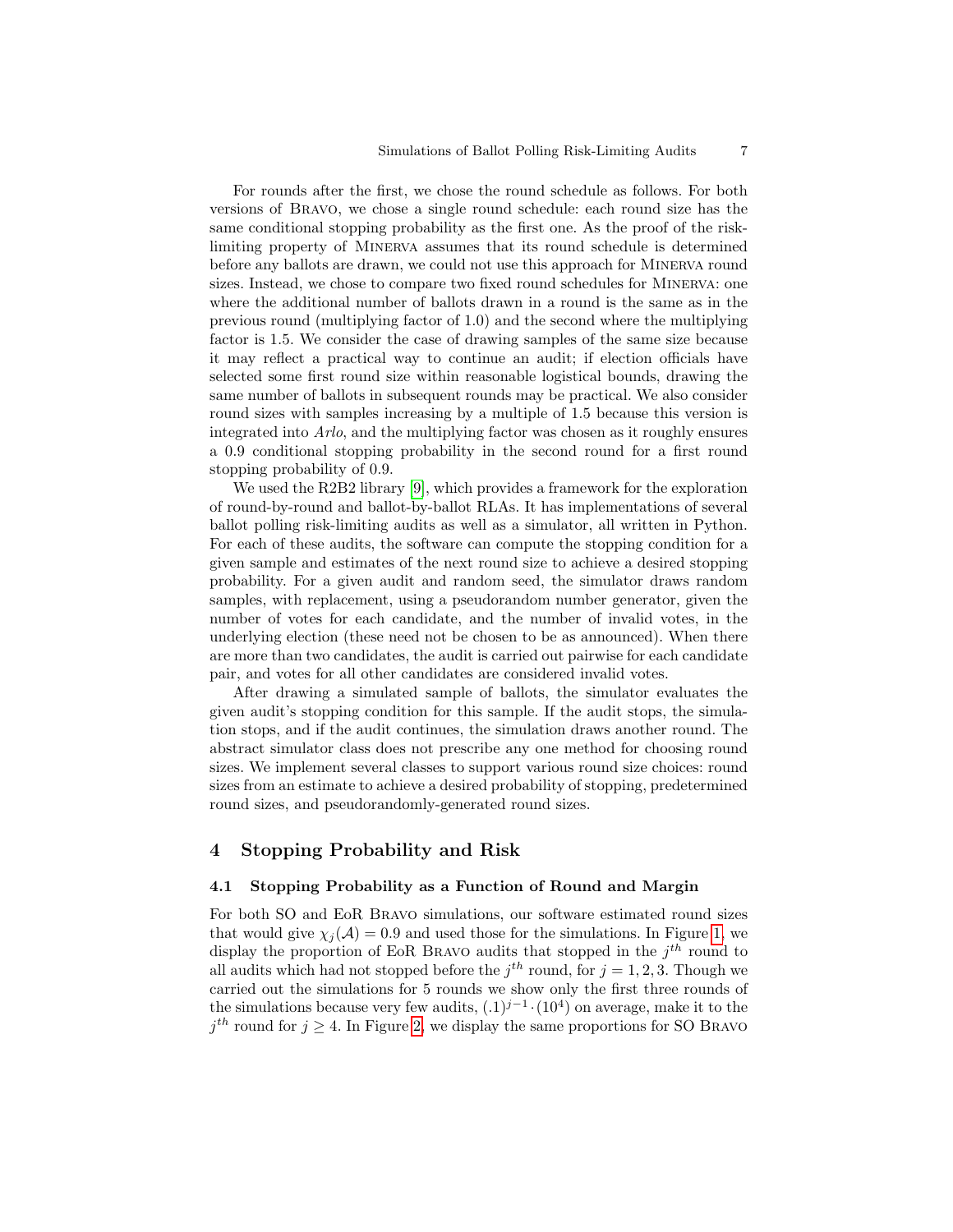audits. In both cases, these proportions are estimates of the true value of  $\chi_i(\mathcal{A})$ for  $j = 1, 2, 3$  as a function of margin. We see that, especially in earlier rounds for which the values are more representative of true audit behavior because fewer simulated audits have stopped, our round size predictions are accurate (the proportions are close to 0.9).



<span id="page-7-0"></span>Fig. 1. This plot shows, for each state margin, when the underlying election is as announced, the number of EoR BRAVO audits that stopped in the  $j<sup>th</sup>$  round, as a fraction of all EoR BRAVO audits which had not yet stopped before the  $j<sup>th</sup>$  round for  $j = 1, 2, 3$  and  $S_1 = 0.9$ .

Figure [3](#page-8-1) and Figure [4](#page-9-0) show the same proportions for Minerva round multipliers of 1.0 and 1.5 respectively. We see that the first round size estimates were fairly accurate, with first round stopping probabilities being very close to .9. For subsequent rounds, the multipliers of 1.0 achieved smaller stopping probabilities, as it was not chosen so as to obtain  $\chi_j(\mathcal{A}) = 0.9$ . The 1.5 multiplier is a good estimate for  $j = 2$ , but the stopping probability for  $j = 3$  is slightly smaller than 0.9. Note that we chose a simple multiplier for future rounds, but one could make more accurate round size estimates before the audit begins.

Finally, we can perform a similar study for  $S_1 = 0.25$ . See Figure [5](#page-9-1) for an example, Minerva with round mutiplier 1.5.

### 4.2 Maximum Risk as a Function of Round and Margin

We also study the proportion of audits that stopped when the underlying election was a tie. This proportion should approach a value less than the risk limit,  $10\%$ , as more audits are performed.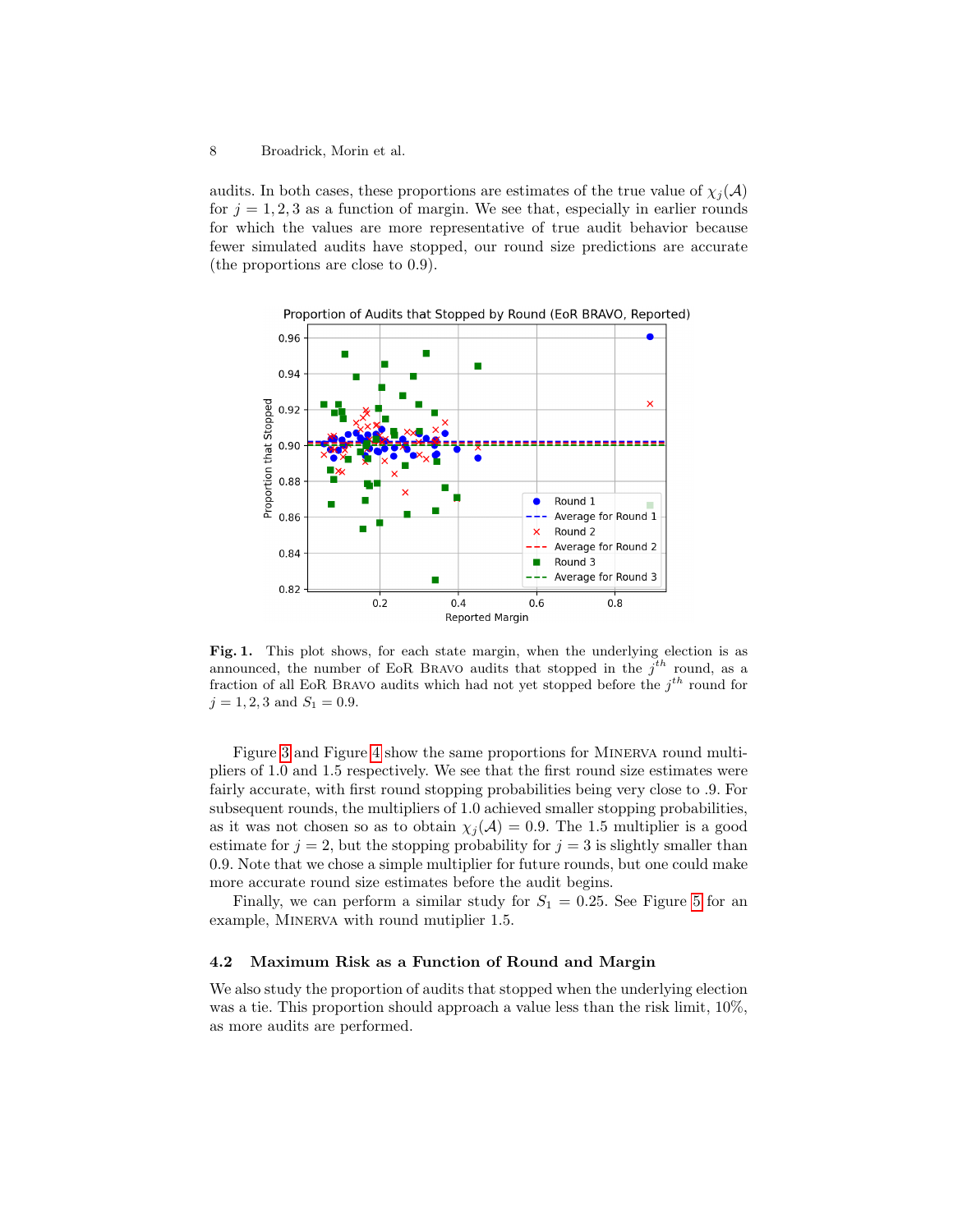

<span id="page-8-0"></span>Fig. 2. This plot shows, for each state margin, when the underlying election is as announced, the number of SO BRAVO audits that stopped in the  $j^{th}$  round, as a fraction of all SO BRAVO audits which had not yet stopped before the  $j^{th}$  round for  $j = 1, 2, 3$ and  $S_1 = 0.9$ .



<span id="page-8-1"></span>Fig. 3. This plot shows, for each state margin, when the underlying election is as announced, the number of MINERVA audits that stopped in the  $j^{th}$  round, as a fraction of all MINERVA audits which had not yet stopped before the  $j^{th}$  round for  $j = 1, 2, 3$ , round size multiple of 1.0 and  $S_1 = 0.9$ .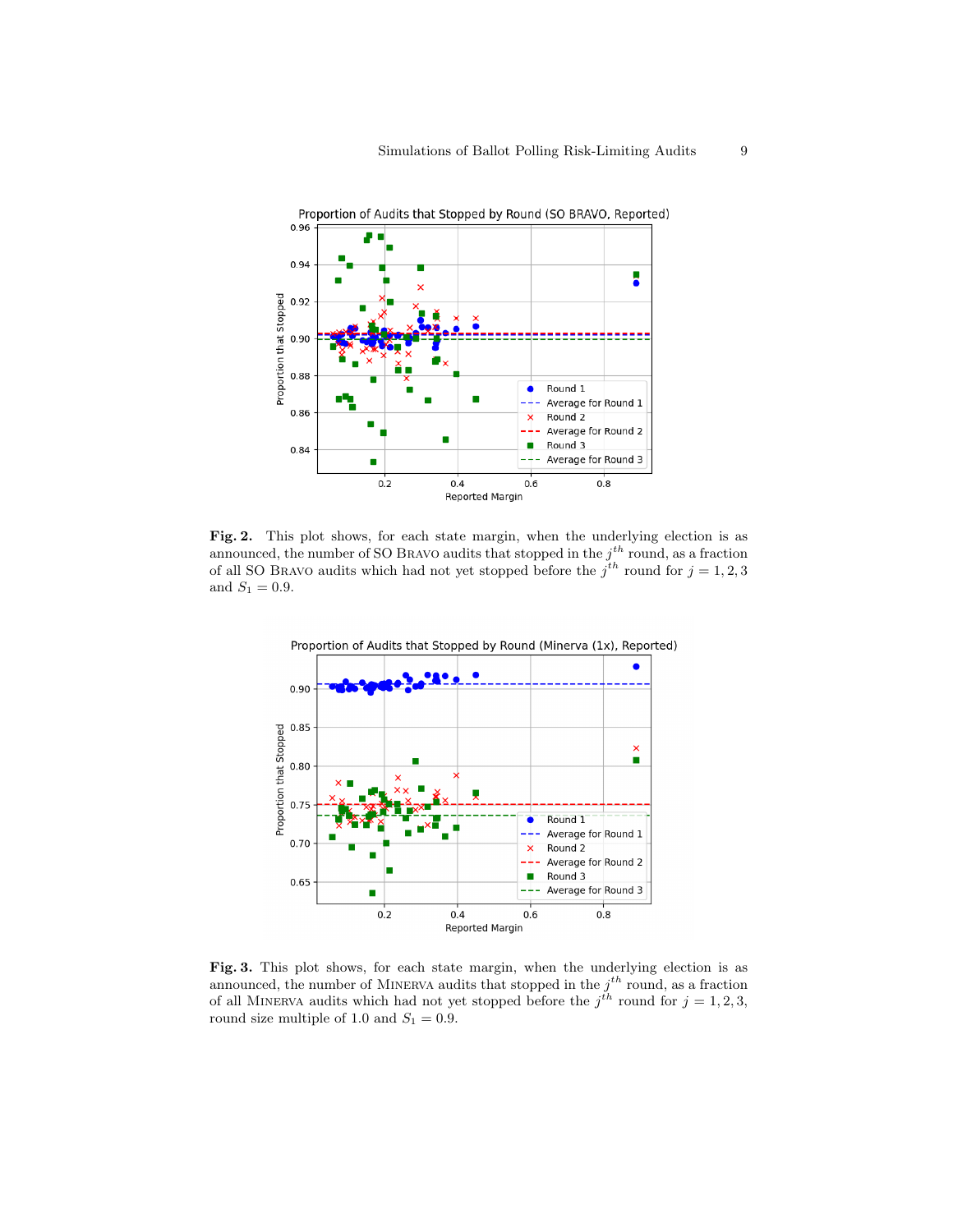

<span id="page-9-0"></span>Fig. 4. This plot shows, for each state margin, when the underlying election is as announced, the number of MINERVA audits that stopped in the  $j^{th}$  round, as a fraction of all MINERVA audits which had not yet stopped before the  $j<sup>th</sup>$  round for  $j = 1, 2, 3$ , round size multiple of 1.5 and  $S_1 = 0.9$ .



<span id="page-9-1"></span>Fig. 5. This plot shows, for each state margin, when the underlying election is as announced, the number of MINERVA audits that stopped in the  $j^{th}$  round, as a fraction of all MINERVA audits which had not yet stopped before the  $j<sup>th</sup>$  round for  $j = 1, 2, 3$ , round size multiple of 1.5 and  $S_1 = 0.25$ .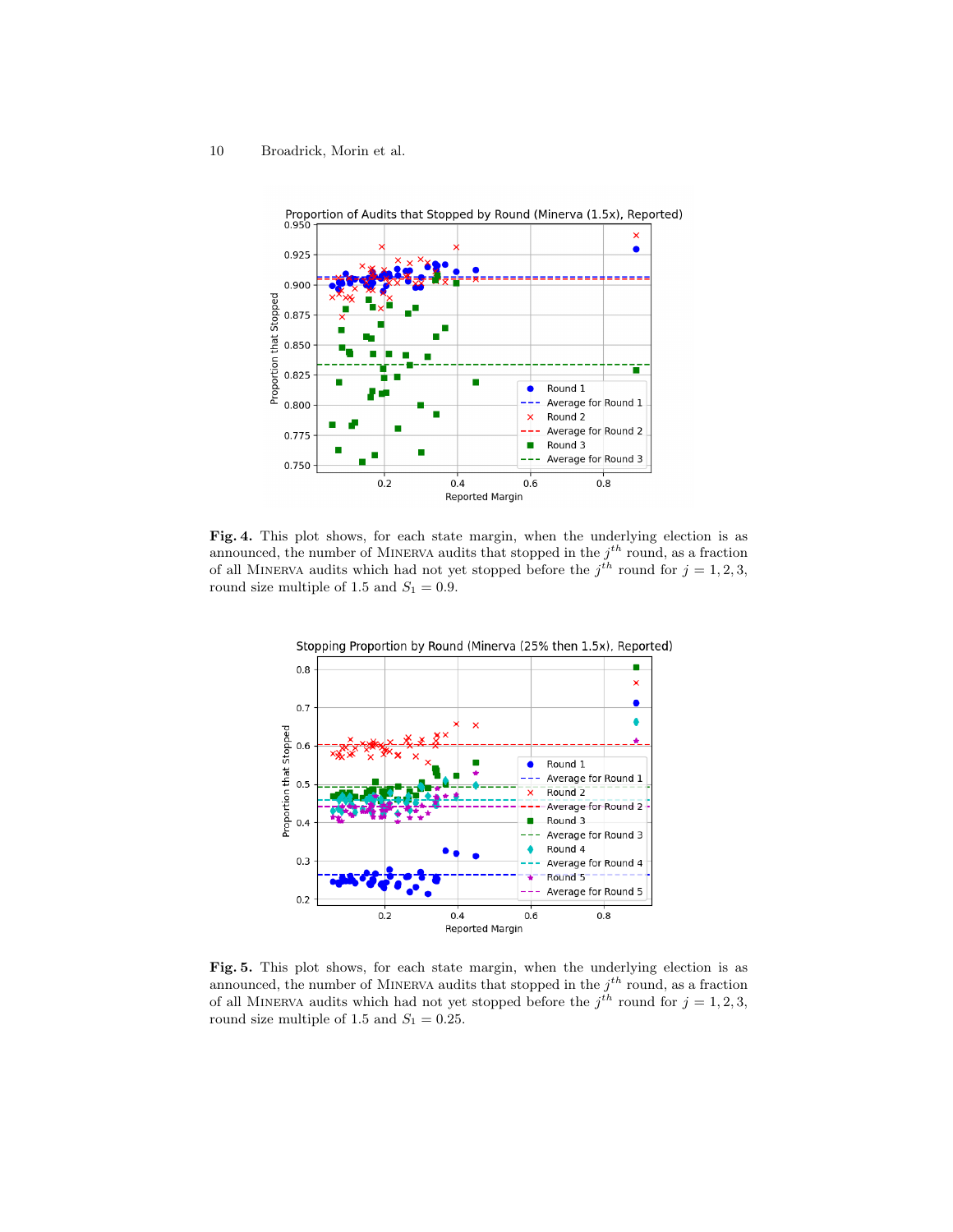

<span id="page-10-1"></span>Fig. 6. The left hand plot shows the fraction of EoR Bravo audits (all states with margins at least 0.05) and SO Bravo audits (the 13 states for which our simulations are complete so far) that stopped in any of the 5 rounds when the underlying election was a tie. The right hand plot, for each state margin, shows the fraction of Minerva audits with a round size multiple of 1.5 that stopped in any of the 5 rounds when the underlying election was a tie.

We observe that the risk of EoR Bravo is roughly an order of magnitude less than the risk limit. These results are as expected, because EoR Bravo is known to be too conservative [\[19\]](#page-14-3).

In Figure [6](#page-10-1) we show only the results for the 13 states for which our simulations with an underlying tied election have completed. To estimate the next round size that achieves a desired stopping probability, the SO Bravo software generates the probability distribution on the number of ballots in the sample ballot by ballot (see [\[19\]](#page-14-3)) since the stopping condition needs to be evaluated for each individual ballot drawn. Because the underlying tied election causes audits to move on to larger rounds, the simulations are computationally expensive. SO Bravo is proven to be a Risk-Limiting Audit, and we observe in Figure [6,](#page-10-1) that the risk of SO Bravo is much nearer the risk limit than that of EoR Bravo, as expected.

Figure [6](#page-10-1) shows that fewer than 0.1 of the audits stopped when the underlying election was a tie, for round multiples 1.5, as would be expected for an RLA with risk limit 10%. Unlike EOR Bravo, the experimental risks here are much closer to the risk limit, showing that Minerva stops on average with a less conservative risk; MINERVA is sharper. The plot for round multiple 1.0 is very similar.

### <span id="page-10-0"></span>5 Number of Ballots

In this section we present our data on the expected number of ballots drawn as the number of rounds increases, and on the fraction of audits that stop (an estimate of cumulative stopping probability,  $C_j$  for the states of Texas, Missouri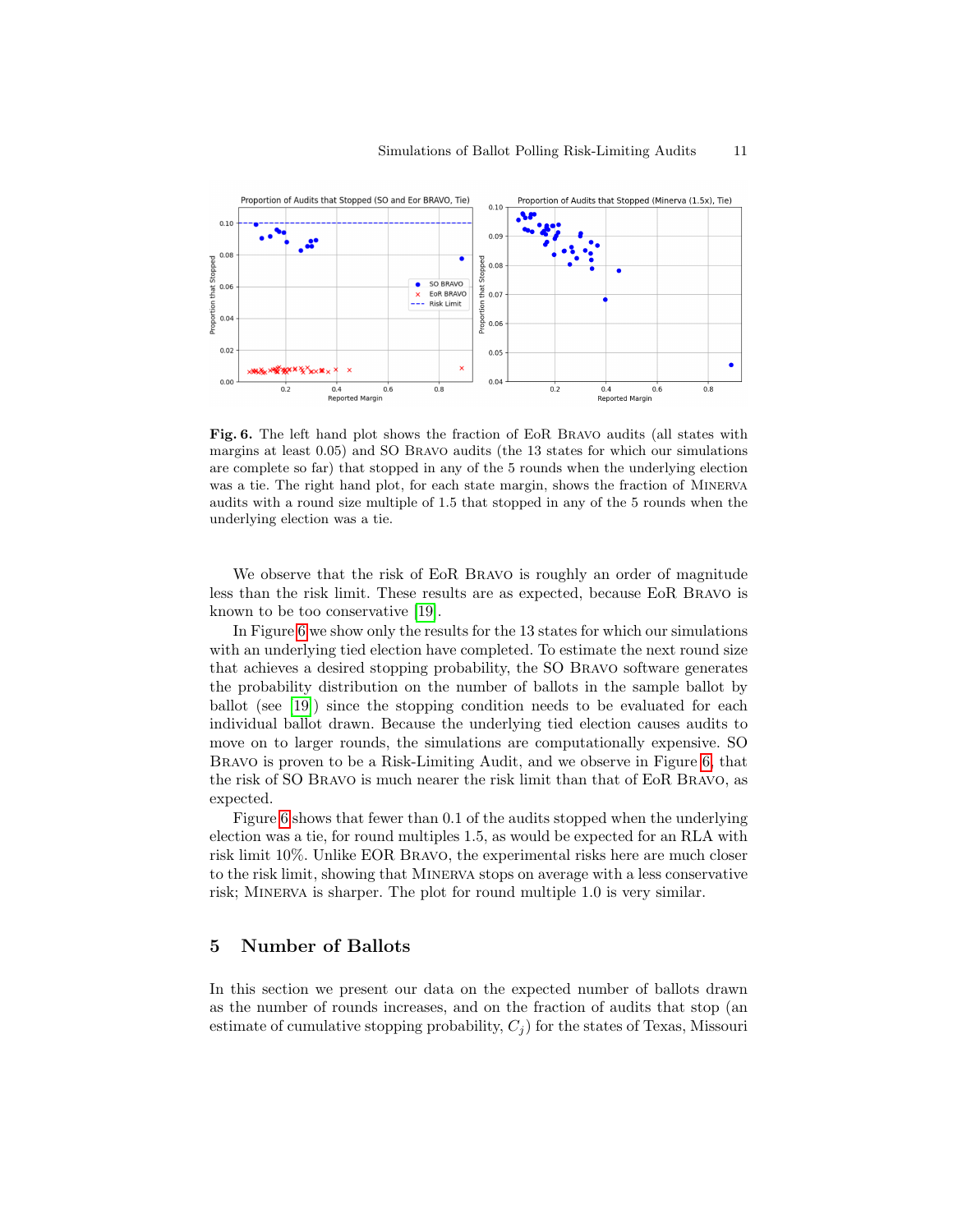and Massachusetts, with margins of 0.057, 0.157 and 0.342 respectively. Interestingly, we observe that Minerva has an advantage for a first round size with stopping probability  $S_1 = 0.25$ , but it is not as large as that for  $S_1 = 0.9$ . On all our plots we mark ASN, the Average Sample Number for B2 Bravo for context. Notice that, in all the plots, both instances of Minerva show a higher probability of completion than does either Bravo audit when the average number of ballots drawn is ASN.



Fig. 7. This plot shows the cumulative fraction of audits that stopped as a function of average number of sampled ballots for all four audits we studied, for the state of Texas, margin 0.057, and first round stopping probability  $S_1 = 0.25$ .

We observe that the behavior of both MINERVA audits is similar, and that the plot for SO Bravo is to the right of (more ballots) and below (lower probability of stopping) those for Minerva, even for a stopping probability as low as 0.25. We observe that the plot for EoR Bravo shows the worst performance, which is not surprising. We observe similar behavior across margins (see Figures [8](#page-12-0) and [9\)](#page-12-1), though the improvement due to Minerva reduces as margins get larger. We see also that the improvement due to using Minerva is not as large as that seen for  $S_1 = 0.9$  (see Figure [10\)](#page-13-3).

For  $S_1 = 0.25$ , the ratio of first round size of EoR BRAVO to MINERVA is 1.45, 1.37, 1.23 for states Texas, Missouri and Massachusetts, and margins 0.057, 0.157 and 0.342 respectively. This may be compared to 2.03, 1.99 and 1.8 respectively for  $S_1 = 0.9$ . Similarly, for  $S_1 = 0.25$ , the ratio of first round size of SO BRAVO to Minerva is 1.13, 1.08, 1.12 for states Texas, Missouri and Massachusetts, and margins 0.057, 0.157 and 0.342 respectively. This may be compared to 1.38, 1.38 and 1.30 respectively for  $S_1 = 0.9$ . Note that the effect of such improvements on workload depends greatly on the number of ballots being sampled. For example, a 20% reduction in sample size in Massachusetts might save election officials 10 ballots, whereas the same reduction in Texas could save thousands.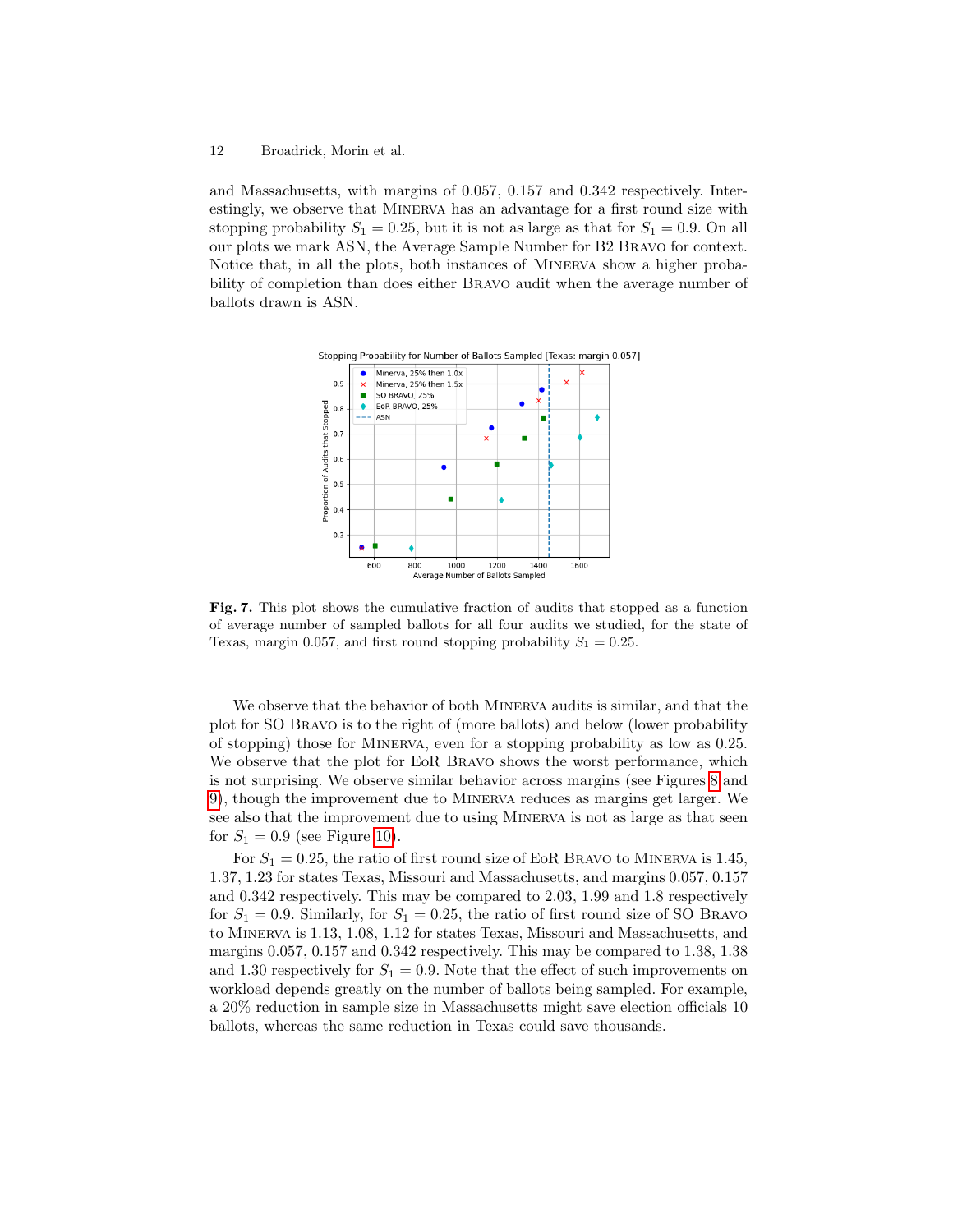

<span id="page-12-0"></span>Fig. 8. This plot shows the cumulative fraction of audits that stopped as a function of average number of sampled ballots for all four audits we studied, for the state of Missouri, margin 0.157, and first round stopping probability  $S_1 = 0.25$ .



<span id="page-12-1"></span>Fig. 9. This plot shows the cumulative fraction of audits that stopped as a function of average number of sampled ballots for all four audits we studied, for the state of Massachusetts, margin 0.342, and first round stopping probability  $S_1 = 0.25$ .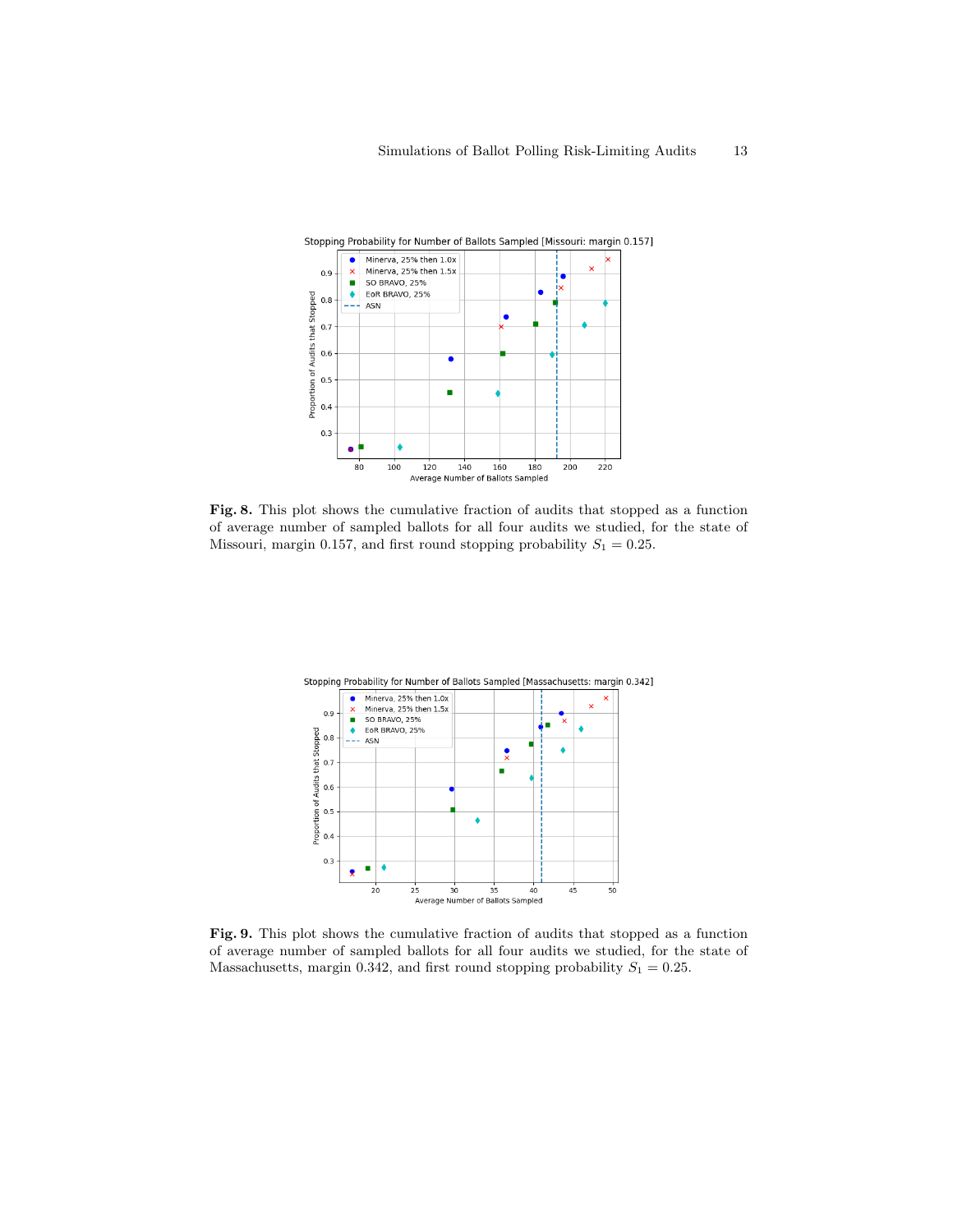

<span id="page-13-3"></span>Fig. 10. This plot shows the cumulative fraction of audits that stopped as a function of average number of sampled ballots for all four audits we studied, for the state of Texas, margin 0.057, and first round stopping probability  $S_1 = 0.9$ .

### <span id="page-13-0"></span>6 Conclusions and Future Work

We describe the use of the R2B2 library and simulator to characterize the maximum risk, stopping probability and average number of ballots required across round schedules which may be specified through conditional stopping probabilities (as with the Bravo audits) or pre-determined round sizes (as with Minerva). We use simulations to study the number of ballots drawn when the first round size is small (stopping probability of 0.25) and when it is large (stopping probability of 0.9) for a risk limit of 0.1. We observe that the advantage of using Minerva is smaller for the smaller stopping probability of the first round, as would be expected. We also observe that Minerva does still require fewer ballots all the way through five rounds.

A promising direction for future work would be a more detailed study of the impact of first round stopping probability and different round schedules on overall stopping probability and number of ballots for both Minerva and Bravo.

### References

- <span id="page-13-2"></span>1. Bernhard, M.: Election Security Is Harder Than You Think. Ph.D. thesis, University of Michigan (2020)
- <span id="page-13-1"></span>2. Blom, M.L., Stuckey, P.J., Teague, V.J.: Ballot-polling risk limiting audits for IRV elections. In: Krimmer, R., Volkamer, M., Cortier, V., Goré, R., Hapsara, M., Serdült, U., Duenas-Cid, D. (eds.) Electronic Voting - Third International Joint Conference, E-Vote-ID 2018, Bregenz, Austria, October 2-5, 2018, Proceedings. Lecture Notes in Computer Science, vol. 11143, pp. 17–34. Springer (2018). [https://doi.org/10.1007/978-3-030-00419-4](https://doi.org/10.1007/978-3-030-00419-4_2) 2, [https://doi.org/10.1007/](https://doi.org/10.1007/978-3-030-00419-4_2) [978-3-030-00419-4\\_2](https://doi.org/10.1007/978-3-030-00419-4_2)